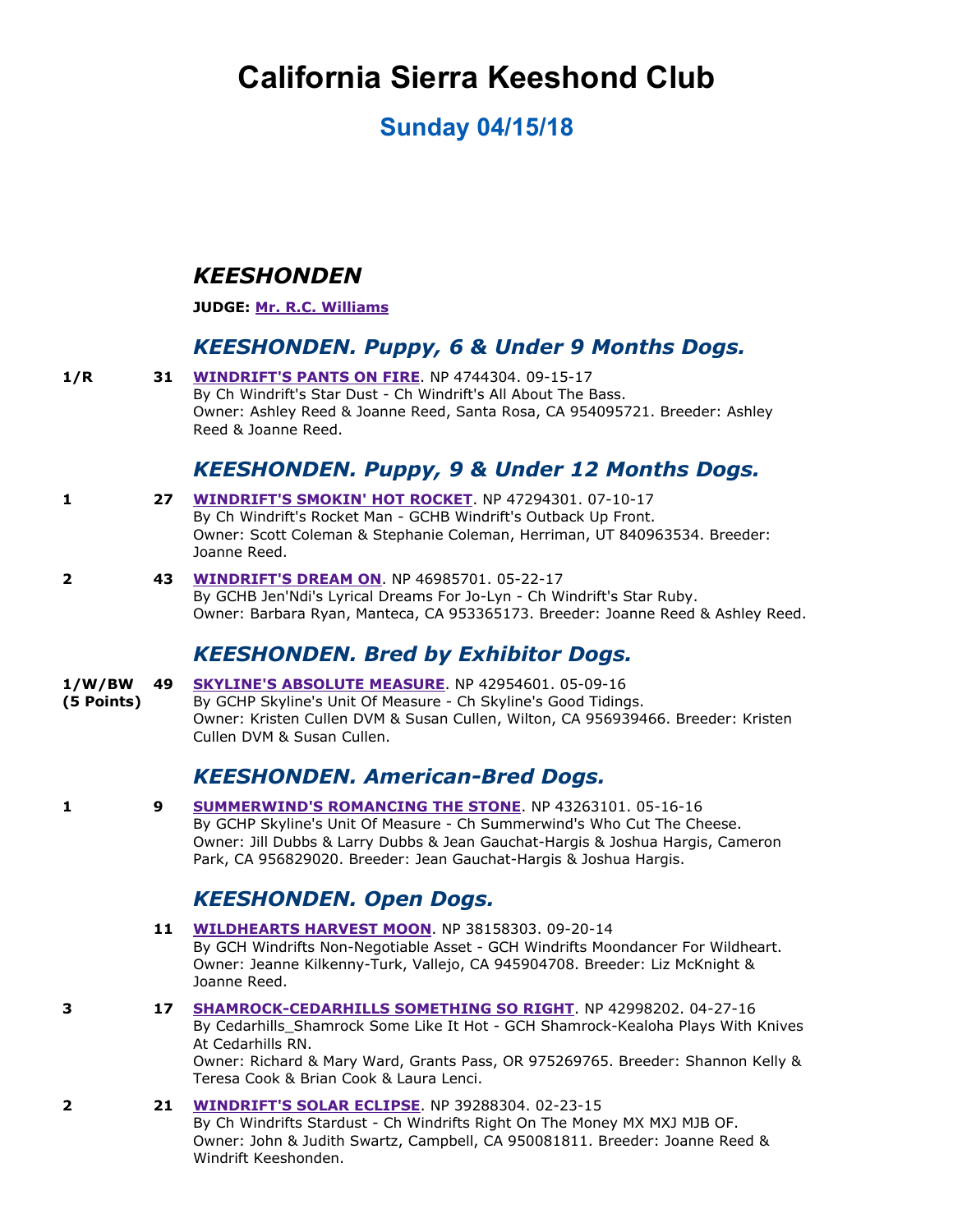| 4                                 | 23 | <b>WINDRIFT'S LIVING THE DREAM. NP 43989204. 09-24-16</b><br>By GCHB Jen'Ndi's Lyrical Dreams For Jo-Lyn - Ch Windrift's Star Ruby.<br>Owner: Fred & Judy Hirsch, Riverton, UT 840967303. Breeder: Joanne Reed.                                                                                                |
|-----------------------------------|----|----------------------------------------------------------------------------------------------------------------------------------------------------------------------------------------------------------------------------------------------------------------------------------------------------------------|
| 1                                 | 35 | <b>SKYLINE SUMMERWIND'S EMINENT DOMAIN. NP 41995401. 12-25-15</b><br>By Ch Summerwind's Time Keeper - GCH Skyline's Purrsonal Selection.<br>Owner: Karen & Geoffrey Yuen & Joshua Hargis & Jean Gauchat-Hargis, Fairfield, CA<br>945337083. Breeder: Susan Cullen & Kristen Cullen DVM.                        |
|                                   |    | <b>KEESHONDEN. Puppy, 9 &amp; Under 12 Months Bitches.</b>                                                                                                                                                                                                                                                     |
| 1/R                               | 14 | <b>WINDRIFT'S MOONLIT DREAMS FOR WILD HEART</b> . NP 46985708. 05-22-17<br>By GCH Jen'ndi's Lyrical Dreams For Jo-lyn - Ch Windrift's Star Ruby.<br>Owner: Liz L McKnight, Concord, CA 945211259. Breeder: Joanne Reed & Ashley<br>Reed.                                                                       |
| 2                                 | 26 | HISTORY OF LOVE IZ MIRASHELA. NP 49077401. 07-14-17<br>By Ch Trumpet's Fight For Your Right - Hrizantema Iz Mirashela.<br>Owner: Kathleen M Robbins, Simi Valley, CA 930631503. Breeder: Ekaterina Nikitina.                                                                                                   |
|                                   |    | <b>KEESHONDEN. Bred by Exhibitor Bitches.</b>                                                                                                                                                                                                                                                                  |
| $1/W/AOM$ 8<br>(1 Point)          |    | <b>WINDRIFT'S WHEN I DREAM. NP 36984706. 05-22-17</b><br>By GCHB Jen'ndi's Lyrical Dreams For Jo-Lyn - Ch Windrift's Star Ruby.<br>Owner: Ashley Reed & Joanne Reed, Santa Rosa, CA 954095721. Breeder: Joanne<br>Reed & Ashley Reed.                                                                          |
|                                   |    | <b>KEESHONDEN. Veteran, 7 Years &amp; Under 10 Years</b><br>Dogs.                                                                                                                                                                                                                                              |
| 1                                 | 15 | <b>GCH SKYLINE'S UNIT OF MEASURE. NP 24958101. 11-15-09</b><br>By Ch Kemonts Skyline's Game Boy - Ch Skyline's Fishing For Compliments.<br>Owner: Jean Gauchat-Hargis & Joshua Hargis & Kristen Cullen DVM & Susan Cullen,<br>Sacramento, CA 958190293. Breeder: Kristen Cullen DVM & Susan Cullen.            |
|                                   |    | <b>KEESHONDEN. Veteran, 10 Years &amp; Over Dogs.</b>                                                                                                                                                                                                                                                          |
| 1                                 | 39 | <b>GCHB WINDRIFT'S MOON OVER WALL STREET CGC</b><br>. NP 19066904.<br>$12 - 30 - 07$<br>By Windrift's Mutual Funds - Windrift's Moon Goddess.                                                                                                                                                                  |
| $\mathbf{2}$                      | 41 | Owner: Richard & Mary Ward, Grants Pass, OR 975269765. Breeder: Joanne Reed.                                                                                                                                                                                                                                   |
|                                   |    | <b>GCHG WYNDJAMR'S WINWARD ISLE RN</b><br>. NP 10584802. 08-25-05<br>By Ch Windrift's Wyndjamr Futures - Ch Wyndjamr's Clear Skies Ahead.<br>Owner: Anita Williams & Robin Skinner, Clackamas, OR 970861684. Breeder: Robin G<br>Skinner & Kenneth J Skinner.                                                  |
|                                   |    | <b>KEESHONDEN. Best of Breed Competition.</b>                                                                                                                                                                                                                                                                  |
| в<br>$(5-GC)$<br>Points)          | 19 | <b>GCH SKYLINE SUMMERWIND ORDER IN THE COURT. NP 41995404. 12-25-15</b><br>By Ch Summerwind's Time Keeper - GCH Skylines Purrsonal Selection. Dog.<br>Owner: Jean Gauchat Hargis & Joshua Hargis & Susan Cullen & Kristen Cullen DVM,<br>Sacramento, CA 958190293. Breeder: Susan Cullen & Kristen Cullen DVM. |
| OS<br>$(4-GC)$<br>Points)         | 10 | <b>GCH WINDRIFT'S STAR JASMINE</b><br>NP 34652402. 06-28-13<br>By Ch Keesbrook N Windrift's Spencer - GCH Windrift's Rock Star II. Bitch.<br>Owner: Joanne Reed, Santa Rosa, CA 954095721. Breeder: Joanne Reed.                                                                                               |
| <b>SEL</b><br>$(5-GC)$<br>Points) | 15 | <b>GCH SKYLINE'S UNIT OF MEASURE. NP 24958101. 11-15-09</b><br>By Ch Kemonts Skyline's Game Boy - Ch Skyline's Fishing For Compliments.<br>Owner: Jean Gauchat-Hargis & Joshua Hargis & Kristen Cullen DVM & Susan Cullen,<br>Sacramento, CA 958190293. Breeder: Kristen Cullen DVM & Susan Cullen.            |